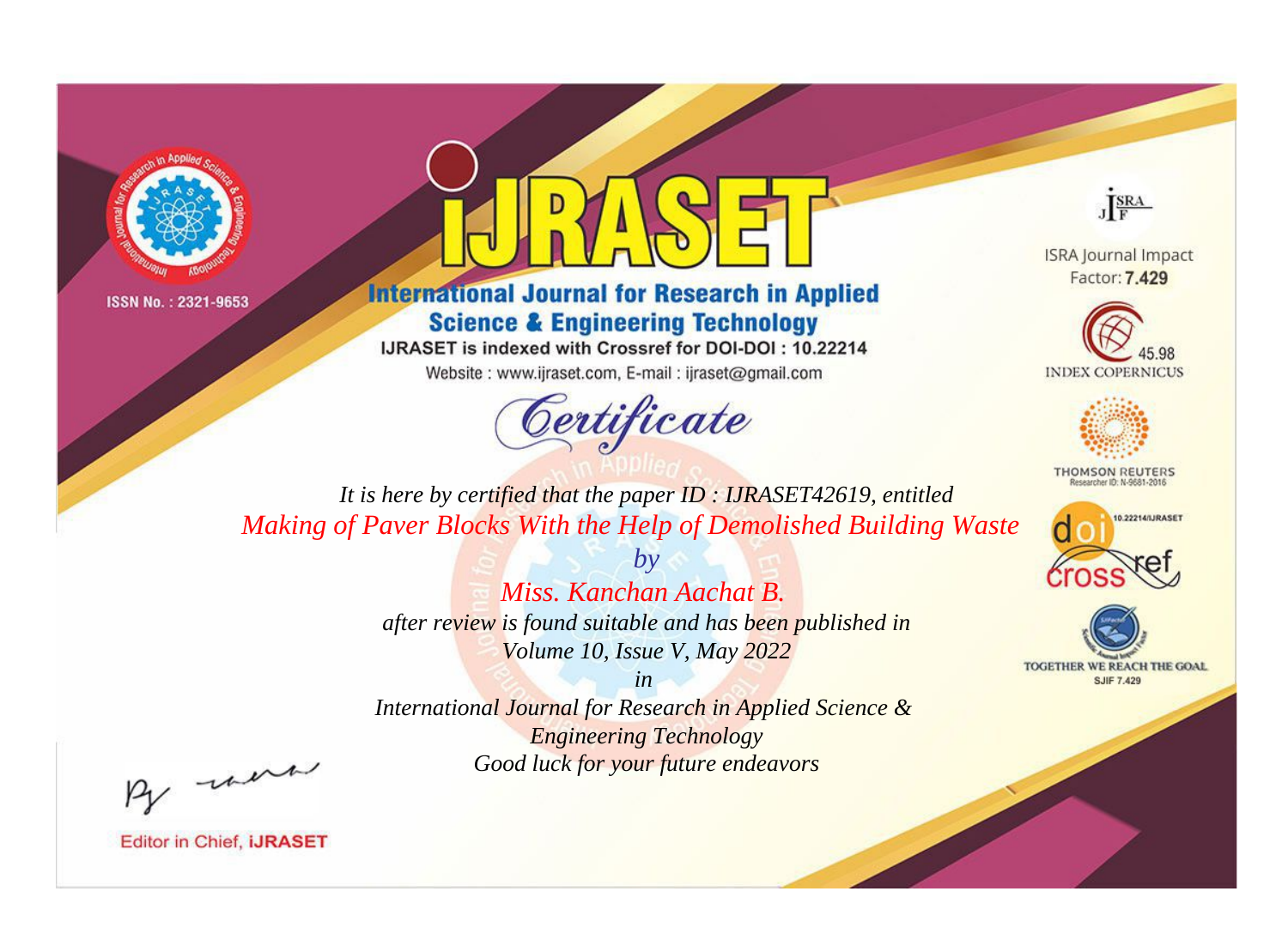



**International Journal for Research in Applied Science & Engineering Technology** 

IJRASET is indexed with Crossref for DOI-DOI: 10.22214

Website: www.ijraset.com, E-mail: ijraset@gmail.com



JERA

**ISRA Journal Impact** Factor: 7.429





**THOMSON REUTERS** 



TOGETHER WE REACH THE GOAL **SJIF 7.429** 

*It is here by certified that the paper ID : IJRASET42619, entitled Making of Paver Blocks With the Help of Demolished Building Waste*

> *by Mrs. Vaibhavi Kapadnis after review is found suitable and has been published in Volume 10, Issue V, May 2022*

> > *in*

*International Journal for Research in Applied Science & Engineering Technology Good luck for your future endeavors*

By morn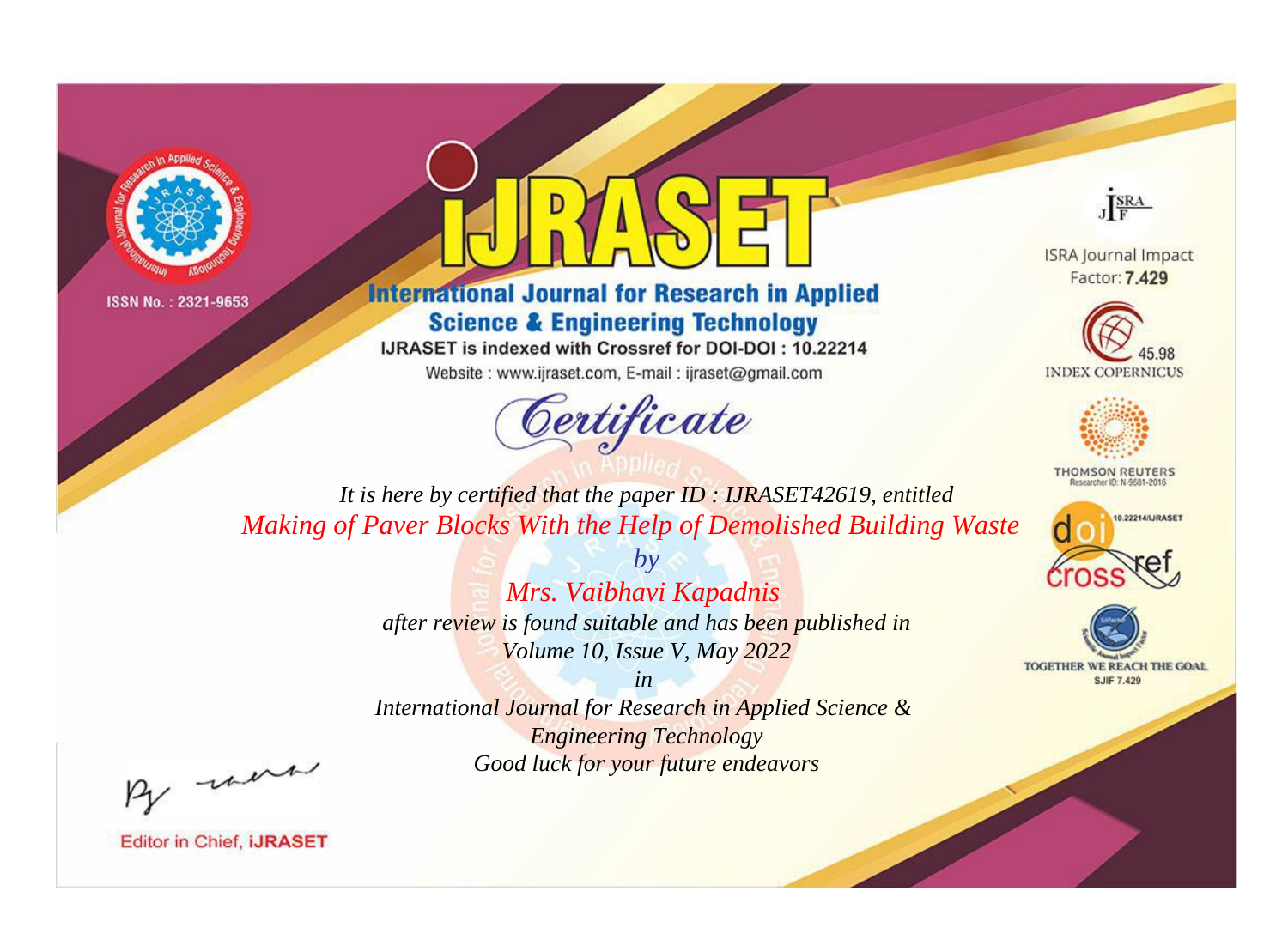



**International Journal for Research in Applied Science & Engineering Technology** 

IJRASET is indexed with Crossref for DOI-DOI: 10.22214

Website: www.ijraset.com, E-mail: ijraset@gmail.com



JERA

**ISRA Journal Impact** Factor: 7.429





**THOMSON REUTERS** 



TOGETHER WE REACH THE GOAL **SJIF 7.429** 

*It is here by certified that the paper ID : IJRASET42619, entitled Making of Paver Blocks With the Help of Demolished Building Waste*

> *by Miss. Tanishqua Borse after review is found suitable and has been published in Volume 10, Issue V, May 2022*

> > *in*

*International Journal for Research in Applied Science & Engineering Technology Good luck for your future endeavors*

By morn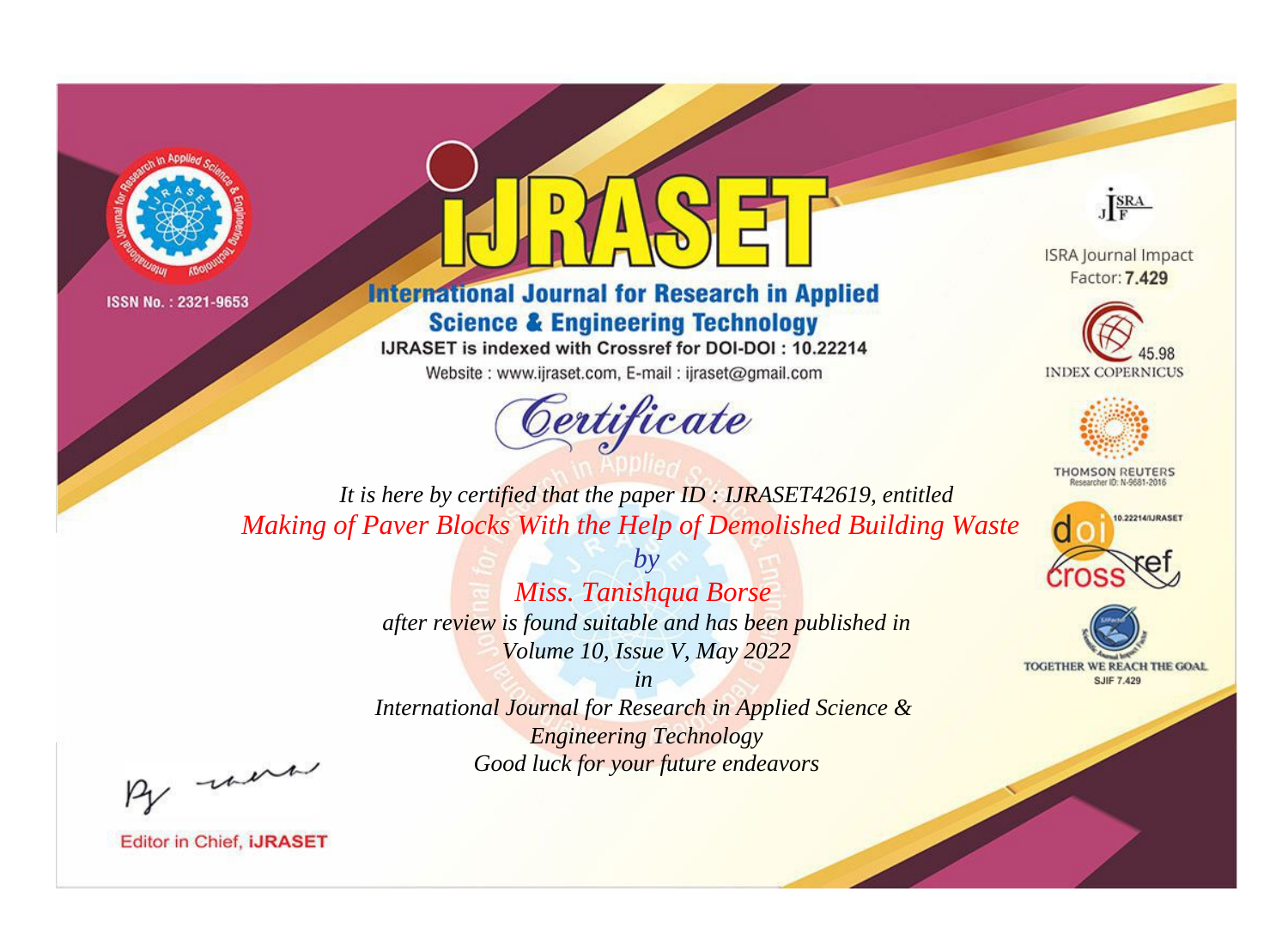



**International Journal for Research in Applied Science & Engineering Technology** 

IJRASET is indexed with Crossref for DOI-DOI: 10.22214

Website: www.ijraset.com, E-mail: ijraset@gmail.com



JERA

**ISRA Journal Impact** Factor: 7.429





**THOMSON REUTERS** 



TOGETHER WE REACH THE GOAL **SJIF 7.429** 

*It is here by certified that the paper ID : IJRASET42619, entitled Making of Paver Blocks With the Help of Demolished Building Waste*

> *by Mr. Akash Nigal after review is found suitable and has been published in Volume 10, Issue V, May 2022*

> > *in*

*International Journal for Research in Applied Science & Engineering Technology Good luck for your future endeavors*

By morn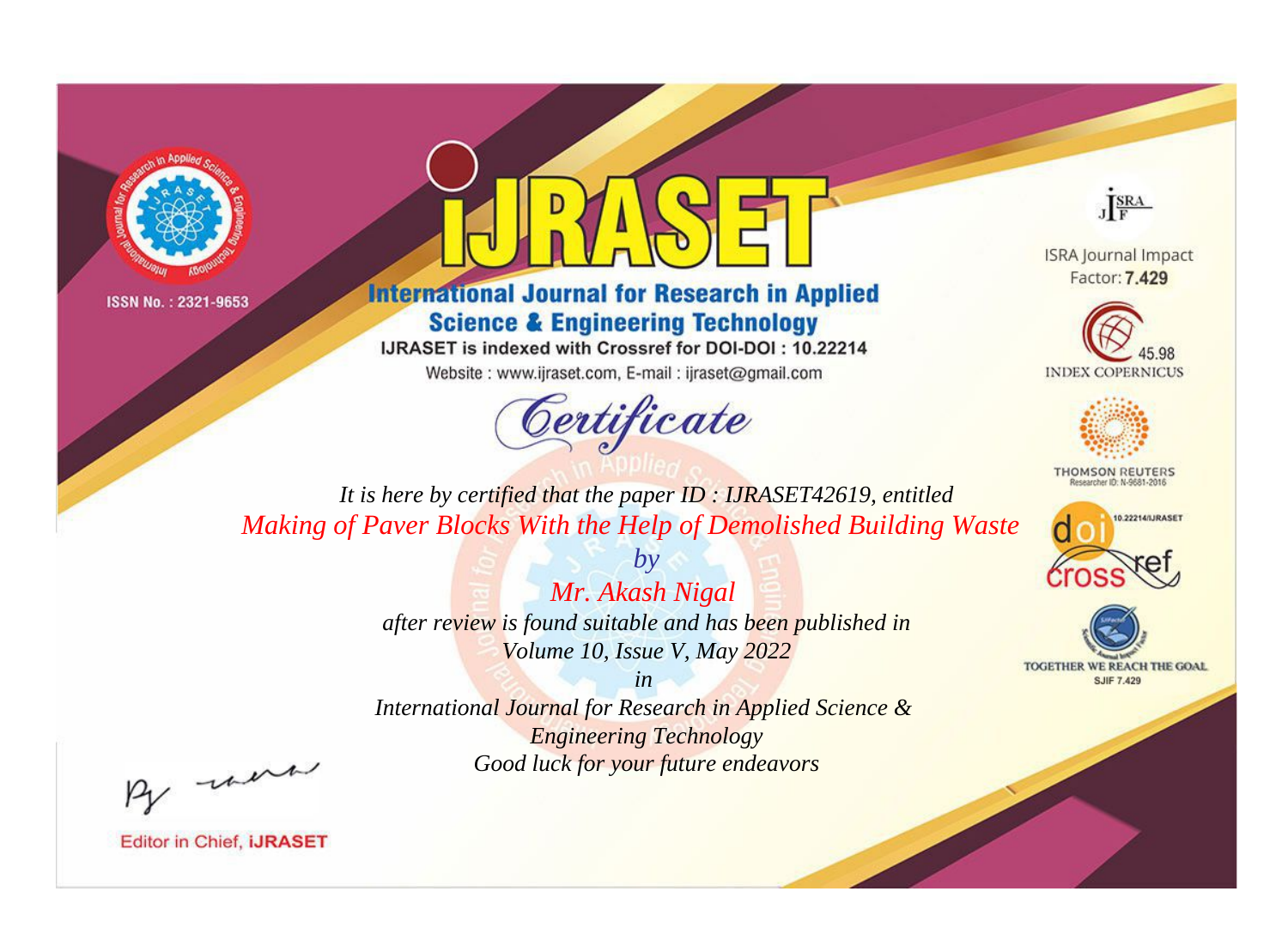



**International Journal for Research in Applied Science & Engineering Technology** 

IJRASET is indexed with Crossref for DOI-DOI: 10.22214

Website: www.ijraset.com, E-mail: ijraset@gmail.com



JERA

**ISRA Journal Impact** Factor: 7.429





**THOMSON REUTERS** 



TOGETHER WE REACH THE GOAL **SJIF 7.429** 

*It is here by certified that the paper ID : IJRASET42619, entitled Making of Paver Blocks With the Help of Demolished Building Waste*

> *by Miss. Priyanka Katkade after review is found suitable and has been published in Volume 10, Issue V, May 2022*

*in International Journal for Research in Applied Science & Engineering Technology Good luck for your future endeavors*

By morn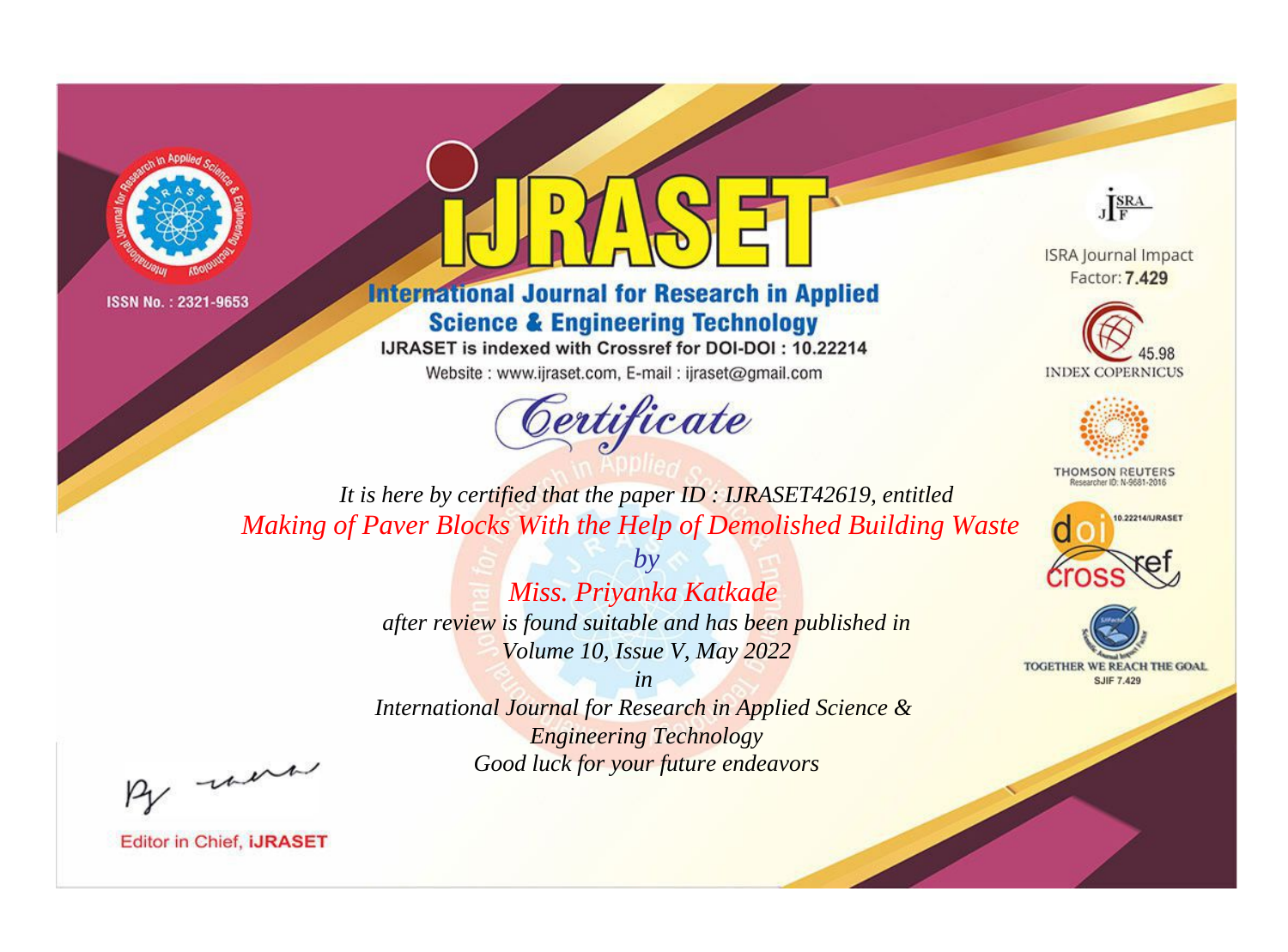



**International Journal for Research in Applied Science & Engineering Technology** 

IJRASET is indexed with Crossref for DOI-DOI: 10.22214

Website: www.ijraset.com, E-mail: ijraset@gmail.com



JERA

**ISRA Journal Impact** Factor: 7.429





**THOMSON REUTERS** 



TOGETHER WE REACH THE GOAL **SJIF 7.429** 

*It is here by certified that the paper ID : IJRASET42619, entitled Making of Paver Blocks With the Help of Demolished Building Waste*

> *by Miss. Dipti Bahmre after review is found suitable and has been published in Volume 10, Issue V, May 2022*

> > *in*

*International Journal for Research in Applied Science & Engineering Technology Good luck for your future endeavors*

By morn